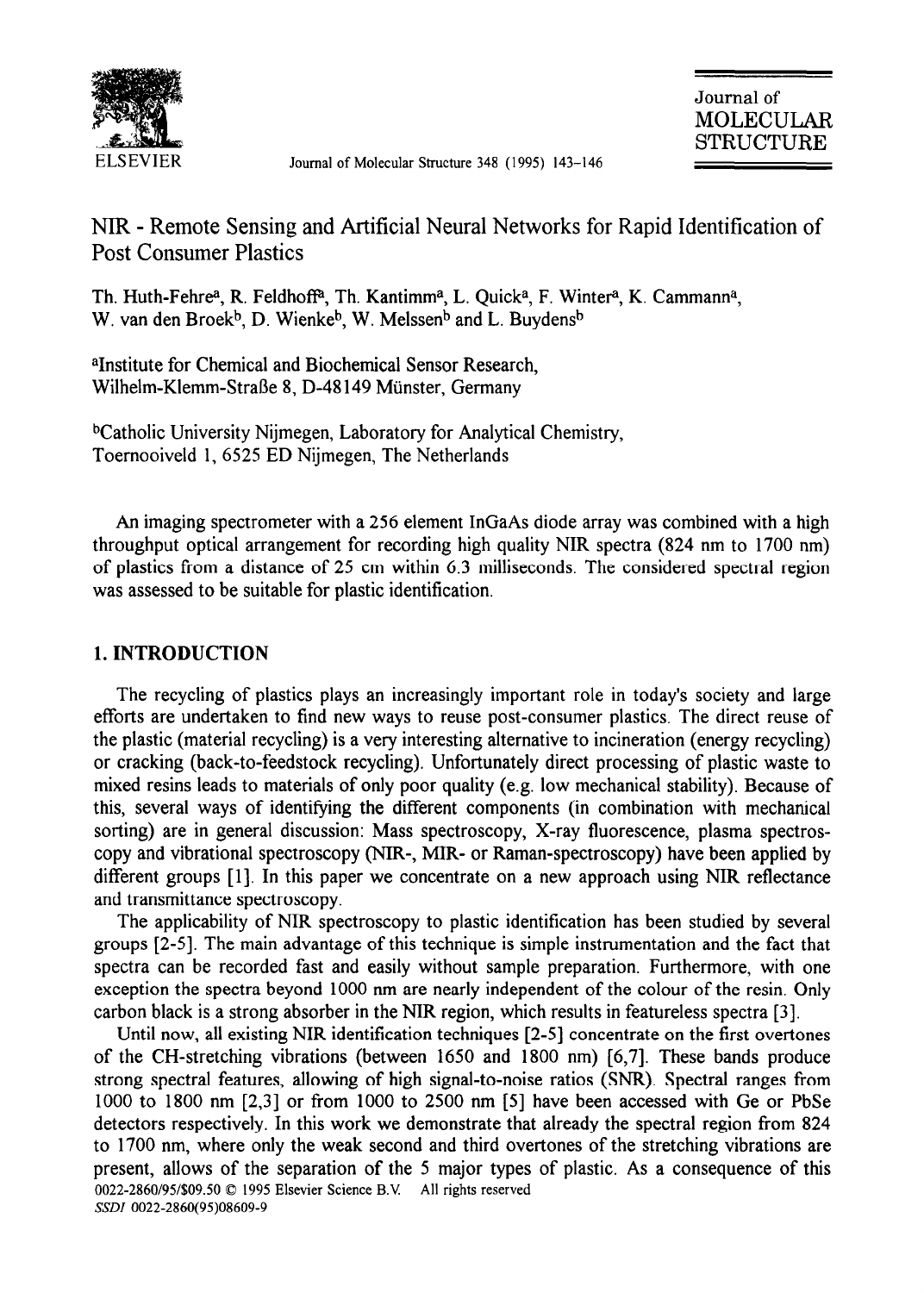result, In<sub>0.53</sub>Ga<sub>0.47</sub>As with a spectral range from 800 to 1700 nm and sensitivity reaching  $D^* \sim 10^{13}$  cm Hz<sup>1/2</sup>/W at room temperature [8] can be used as detector material.

### 2. EXPERIMENTAL

The aim of the described experiment was to test if a suited spectrometer concept can combine the industrial requirements of robustness and speed with the need of recording high quality spectra from plastics without direct contact between sample and coupling optics, The applicability of multichannel spectroscopy for this task was investigated. In order to chose the optimal detector material, a detailed preliminary study covering the complete NIR spectral region from 1000 to 2500 nm was carried out [9]. In particular the separation power of different wavelengths was investigated. The most important result was that high SNR spectra from 824 to 1700 nm can provide information sufficient for plastic identification.



transflectance arrangement and illumination types of plastic contained in household garsource bage (with different off-sets)

Figure 1. Spectrometer with coupling optics, Figure 2. Typical spectra of the 5 major

The final experimental set-up is shown in figure 1. The experiment was carried out with an X-DAP spectrometer (Polytec, Germany). This spectrometer uses a 190 mm E/2.8 imaging concave grating with 65 grooves/mm (Jobin Yvon). The spectral region from 824 to 1700 nm is projected onto 232 pixels of a 256-element InGaAs-array (EPITAXX ETX 1OOMLA 256). With an entrance slit width of  $100 \mu m$  the instrument reaches a resolution of  $10 \mu m$ . Control and read-out of the room-temperature operated detector is realised with a combination of a micro processor controller and a personal computer, allowing of a minimum integration time of 6.3 ms.

The spectrometer is connected to the coupling optics via a  $400 \mu m$  NIR-fiber. This coupling optics consists of two convex lenses (Ll : 200 mm, L2: 25 mm) [IO], and allows of a free distance of 25 cm between the sample and Ll A 22OV/15OW halogen lamp illuminates a sample area of approximately 25 cm<sup>2</sup>. A brass plate of 5 x 5 cm<sup>2</sup> serves as reference to the spectrometer and back-illuminates transparent samples. Thus, the set-up enables to perform both, reflectance and transmission measurements. The plastic samples, that are cut out of plastic bodies taken from municipal waste, have a size of some  $cm<sup>2</sup>$  and thicknesses from 0.5 to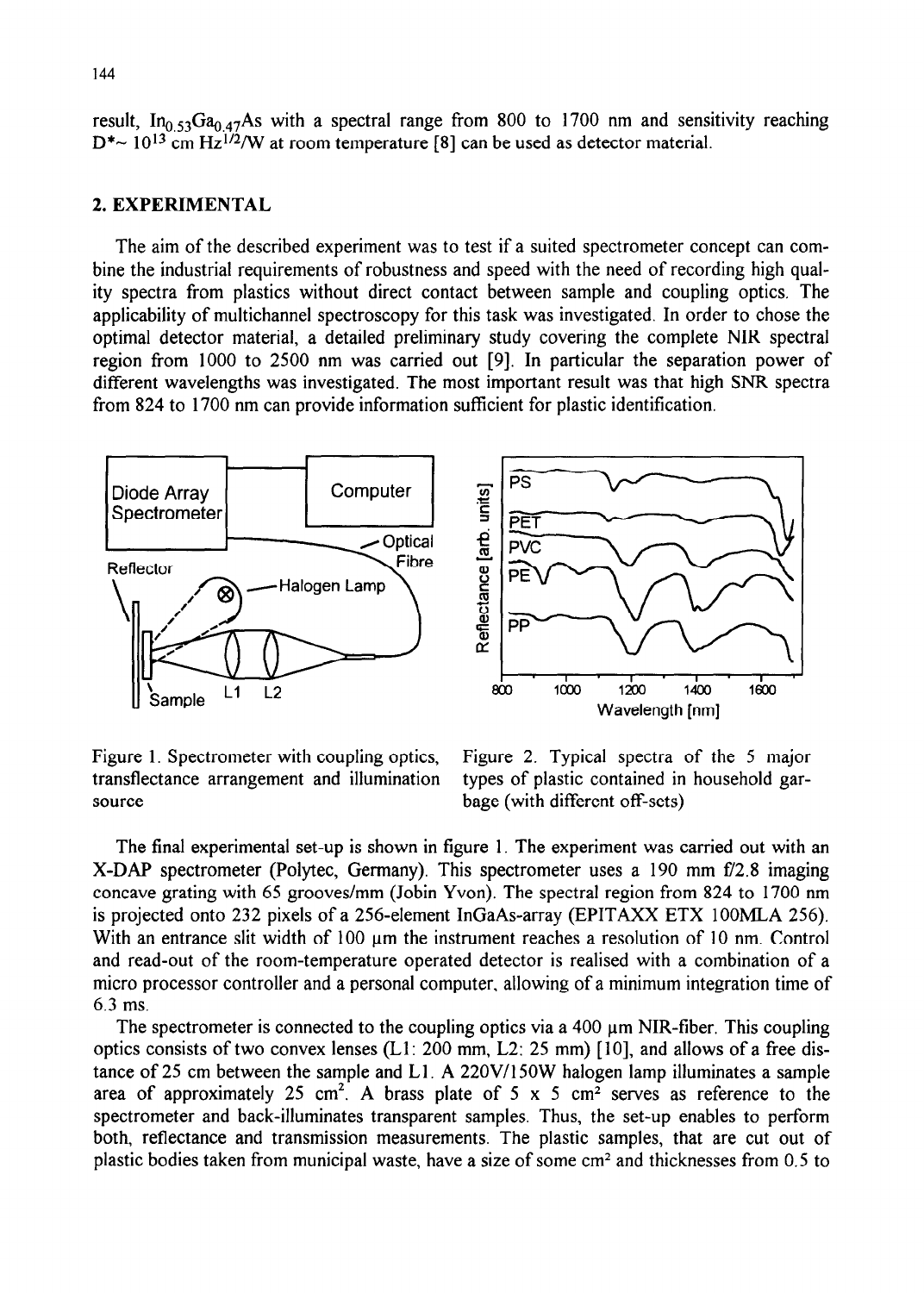several mm. The lenses collect scattered radiation from opaque samples as well as transmitted radiation from transparent samples; for translucent samples the detected radiation is a mixture of both contributions.

Before recording the spectra it is necessary to perform a reference measurement using the complete set-up without a sample in order to determine the reference intensity  $I_{ref}$ . Then the measured signal (S) is defined as  $S=I/I_{ref}$ , where I is the measured intensity.

The described set-up gives a SNR of at least 200: 1 even in outer regions of the spectrum where the detector sensitivity decreases (at 824 or 1700 nm respectively).

#### 3. RESULTS AND DISCUSSION

The plastic fraction in household garbage mainly consists of 5 plastic types, which are polyethylene (PE), polyethyleneterephthalate (PET), polypropylene (PP), polystyrene (PS) and polyvinylchloride (PVC). Figure 2 shows typical spectra of these five types of plastic. It can clearly be seen that there are differences between all of them in the spectral range covered by the used spectrometer.

A total number of 1009 spectra from 102 plastic samples (30 PE, 16 PET, 26 PP, 23 PS and 7 PVC) was obtained. For each sample about 10 different spectra were recorded, every spectrum for a different sample orientation. Black plastics were excluded because their NIRspectra do not reveal a characteristic structure of the material.



Figure 3. Spectra of different samples of Figure 4. PCA cluster plot of preprocessed polystyrene (PS) data from spectra of PE, PP or PET

Figure 3 shows spectra of 5 PS samples of different colour and transparency. One can see distinct variations in absolute absorption intensity as well as in the difference between maximum and minimum absorption value (dynamics) of the spectra within one class of plastics.